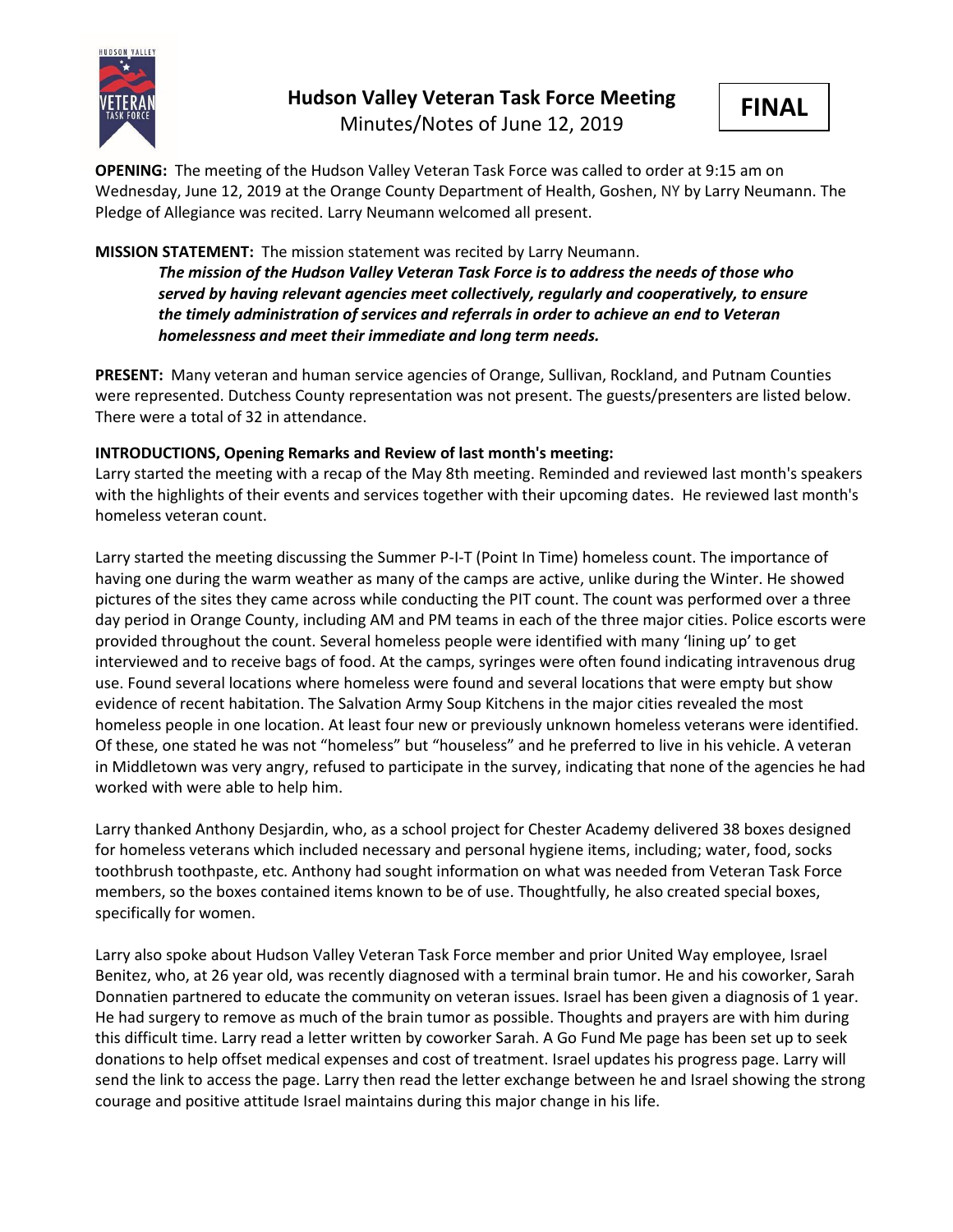Summer is a great time for baseball and Larry announced the 3<sup>rd</sup> Annual Veteran Appreciation Day scheduled for Saturday, August 31<sup>st</sup>. A very patriotic opening ceremony is planned which several treats, including the unfurling of a very large American Flag by the Boy Scouts of America and special logos and jerseys which will be worn (and auctioned off to benefit veteran causes) by the team! There is no cost to the veteran or their family members to attend! The all-inclusive day offers free parking, free admission, a free meal, a fireworks show and lots of give-aways from vendors and sponsors. Veterans should sign up NOW by contacting the Dutchess, Orange or Putnam County, Veteran Service Agency.

#### **GUEST SPEAKERS/PRESENTERS**

#### **Mike and Ester McGarry:**

Mike McGarry spoke for Ester who could not attend. Mike announced that the  $20<sup>th</sup>$  Regiment Foundation, a newly formed 501c3, has funded a \$17,520 grant to Faith First Early Learning Center at Saint Columbia Church in Chester, NY. The grant is for 3 full time and 3 part-time children to attend the Preschool program. This grant is open to all enlisted members and their families, both active duty and veterans of the Armed Forces of The United States. The program will be administered by Father John Bonnici and supervised by Susan Munks, Director of Religious Education. Mike handed out applications which will be reviewed on a first come/first served basis. July  $15<sup>th</sup>$  is the deadline for applications to be submitted.

# **Todd Macleod: Orange & Rockland Utilities**

Todd promoted jobs available at O&R which have veteran preference. Current openings are for linemen so physical ability is important. Will be required to climb poles. Current job listing is located on their website [\(www.oru.com\)](http://www.oru.com/) with new jobs being posted from June 19<sup>th</sup> to June 26<sup>th</sup>. Veteran status will bring their resume to the top. Available are electrical, gas and tech jobs. There is also a Veteran Committee at Orange and Rockland.

# **Kathy Yusuf: Mount Saint Mary College**

Kathy was scheduled to speak about military programs at MSMC, but was not present.

#### **Laurie Bryceland, GAIT Therapeutic Riding Center:**

Laurie introduced the GAIT program which is located in Milford, PA but is not limited by county or state borders. She showed a short film, which is available to view at their website, [http://gaittrc.org/,](http://gaittrc.org/) which provided feedback about the program from three veterans who attended. The program is completely free through fundraisers and corporate sponsors. The program is also open to LEOs. Laurie handed out flyers and announced slots were still available for the upcoming 1-day retreats on Saturday, June 29<sup>th</sup> and Sunday, June  $30<sup>th</sup>$ .

#### **SPECIAL ANNOUNCEMENTS:**

**Kevin Keaveny: Founder of the Veterans Wooden Boat Project.** Kevin began by describing combat veterans and spoke a little about the Wooden Boat Project and its inception. However, his purpose here today is to talk about a Hudson Valley project to bring resources to Ulster County. He seeks help from the Hudson Valley Veteran Task Force to support his mission so that Ulster County veterans can benefit from the same services available in other counties, i.e.; Vet2Vet, MHA, etc. Interesting to note, that at the same time, Vet2Vet in Orange County is seeking to bring the Veteran Wooden Boat Project to Orange County. Vet2Vet Facilitator, Everett Cox has been in contact with the Newburgh Rowing Club to procure a space for the boat building to occur. Kevin went on to say that he has begun a 501c3 program to facilitate his goals. The HVVTF expressed its support.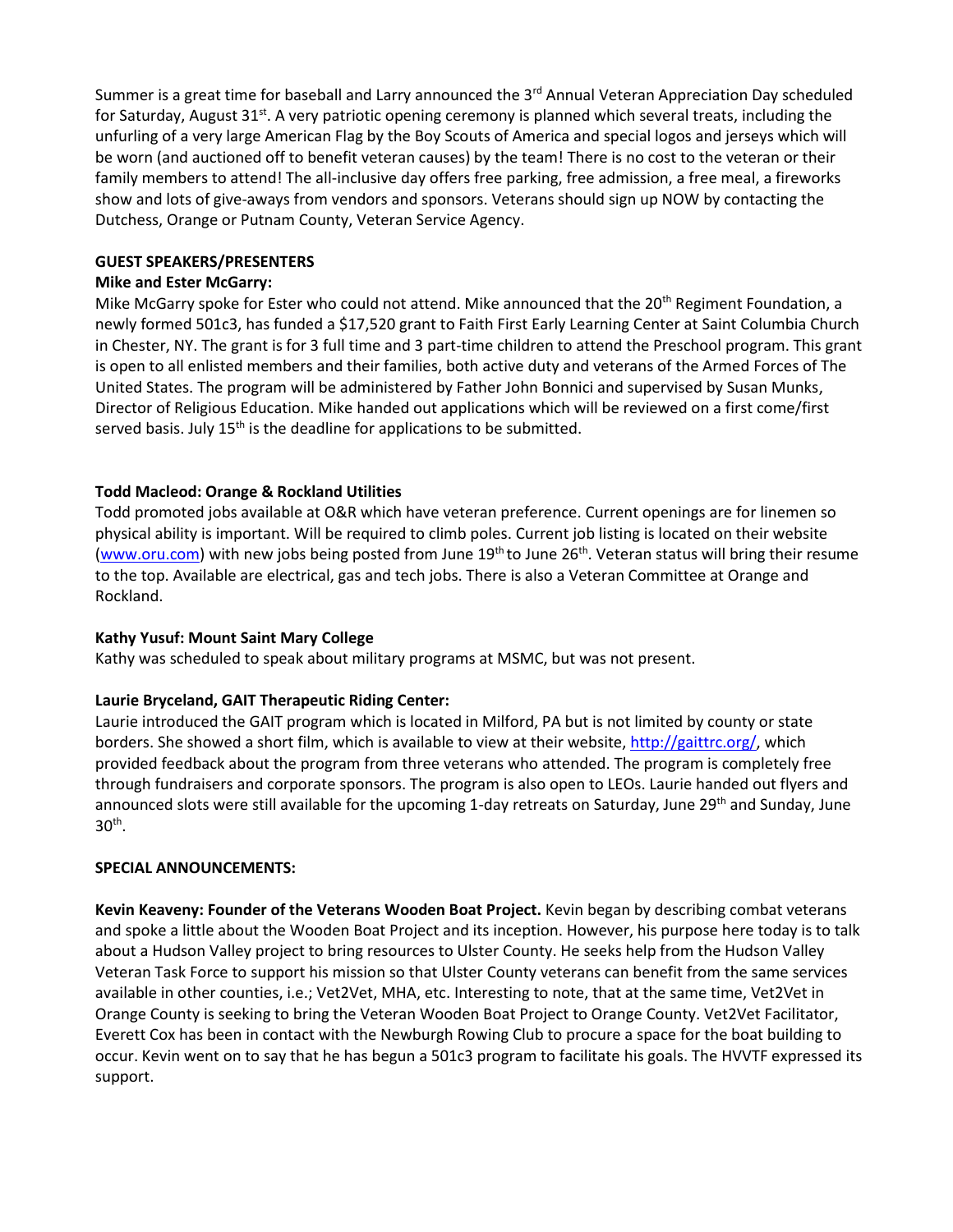# **Christina Novak of WestCOP: Hudson Valley Homeless Veteran Status Report**

Began with some discussion to further promote the Spring PIT Count which was performed. Christina was an active participant in the count. Believes the count is more realistic in warmer months.

## • **WestCOP SSVF: Open/New Case Report**

- o Dutchess 4
- o Orange 17
- o Ulster County 0
- o Westchester 43
- o Sullivan 2

Focus is on the 17 homeless in Orange County, plus 8 street homeless veterans and linking them with services and resources.

#### **General Announcement:**

• Housing Resource Center (HRC) is moving out of 280 Broadway to two new locations in Newburgh and Middletown making access easier across the county.

#### **VETERAN SERVICE AND COUNTY UPDATES:**

- **Dutchess County, excused.** Location is distance prohibited
	- **Vet2Vet: Adam Roche, Program Manager, Vet2Vet Veterans' Peer Services**
- **Orange County**
	- **VSO: Christian Farrell, Director - Orange County Veteran Services**
		- Salute to Veterans Fireworks show coming to Thomas Bull Memorial Park. Gates open at 4pm. Call the VSO at 291-2464 for parking pass.
		- OC Vet Golf Open this Friday (Flag Day). Proceeds benefit Honor Flight. 80 golfers are returning this year.
		- Veteran, "Sparky" Anderson passed away. Sparky was an iconic veteran in the community known for selling Christmas Trees out of his garage during the holiday season. He is missed.
		- Flags are being flown at half-mast due to the Virginia shootings.
		- Steve Neuhaus is on his way back from deployment.
	- **Vet2Vet: Larry Neumann, Program Coordinator**
- **Putnam County**
	- **VSO: Karl Rohde, Director, Putnam County Veterans Service Agency**
		- Introduced Bob Blozzon who is with Vet2Vet Program.
		- Meeting with ShopRite on Friday to discuss fundraisers and no funds going to veterans in Putnam.
		- On July 17<sup>th</sup>, New York State Senate Veteran Advisory council meeting.
		- Recently helped a vet living in his car.
		- Received grant for Vet Suicide event, 6/19, see flyer.
		- Next Renegades game is next Monday and Sold Out.
		- After-hour services continue to be offered.
		- received.
	- **Rockland County**
		- **Vet to Vet: Izzy Quintana**
			- 5/23 Recycle Rides. Businesses support this program. Two vets got fixed up cars (1-O.C., 1- R.C.)
			- Outreach to Rockland PD. Going to their trainings. Bridges hired a peer for Veteran Justice. Also RPC to support vets getting released.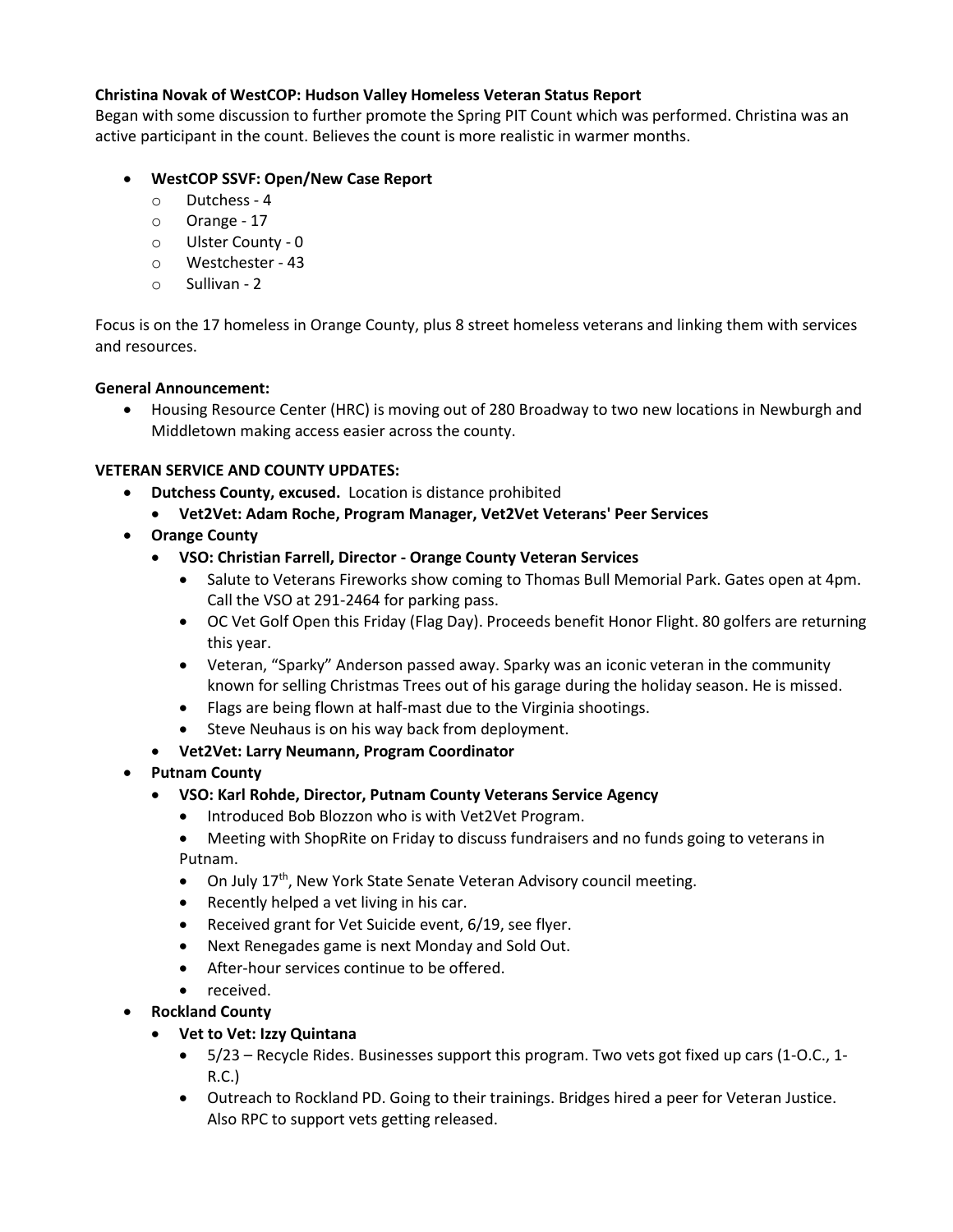- Continuing with Alternative Therapy
- Baseball game this Friday, 6/14. A chair is being donated.
- 6/17 Opening a satellite office. Grand opening of White Plains Vet Center offering Counseling Sessions and services. Open Monday & Tuesday, 11am-8:30pm. Office hours can expand to M-F based on utilization.
- **Sullivan County**
	- **VSO: Howie Goldsmith, Coordinator, Sullivan County Veteran Service Agency**
		- Memorial Day events were well attended.
		- Sad news: One of the veterans scheduled for Honor Flight has passed away.
		- Monster Run flyers were handed out.
		- Action Towards Independence: Operation Wellness Day, August  $24<sup>th</sup>$ . See flyer.
		- VA scheduled for Town Hall meeting on June 19<sup>th</sup> at Sullivan Gov't Center.
		- Vietnam Travelling Wall: Sept. 10<sup>th</sup>.
- **Office of US Representative Sean Patrick Maloney.**
	- Service Academy Reception This Friday.
		- 15 accepted, 8 female.
	- Friday is the Army's Birthday!
	- Why Hire Vets Event. Newburgh Free Library 6/14
	- Blue Water Navy
	- Purple Heart Coin Act

# **UPCOMING EVENTS/ROUNDTABLE**

**Andy Finnigan –** Am Vets last year on Flag Day, retired over 1500 flags. VFW 973 has a mail box to accept retired flags.

**Towns For Troops** – **Rick Walls** – Truck load of Girl Scout Cookies.

Christine Bruckner – First group out.

Kim Mahoney-Middletown ELKS - See Flyer. ELKS for Vets Golf: August 24<sup>th</sup>.

**James Eldridge- Middletown Vets Center-** Open House 6/10.

**Sarah Donnatien- United Way-** June 29<sup>th</sup> event/fundraiser, Pull a 747 at Steward Airport. 6/21: Free community health screenings in Poughkeepsie. Hudson River Healthcare.

**My Brother Vinny:** 848 Veterans served. All volunteer program.

**Shara-LSHV:** Veteran legal services to continue. Funding received. New lawyer hired. There are now 2 attorneys for veterans and their families in Orange County.

**Bill Sestrom: Honor Flight:** See flyer for dates of all the upcoming events. 7/27: Jimmy Sturr concert at Goshen Track. Mission #24 out of Stewart on 10/12/19.

**Monique Ducci: Meeting Tree Computer:** Computers for Veterans Project: Six computers are available for veterans. Four are already committed. Monitors, mice and keyboards needed.

**Bob Blozzon: Putnam Vet2Vet:** Vets United Program in Putnam: Saturday morning and Thursday evening. Also; outreach. 2-day course to get leadership training.

**Laurie Bryceland: GAIT: 6/25: Operation SAVE.** Presentation by VA Suicide Prevention followed by panel discussion. Interested in creating Veteran Task Force in NE Pennsylvania.

# **2019 INITIATIVES**

Initiatives were not reviewed due to time limitations. All initiatives resulting from the needs assessment are being addressed in various forms by team members.

**Adjournment:** meeting was adjourned at 11:55am by Larry Neumann.